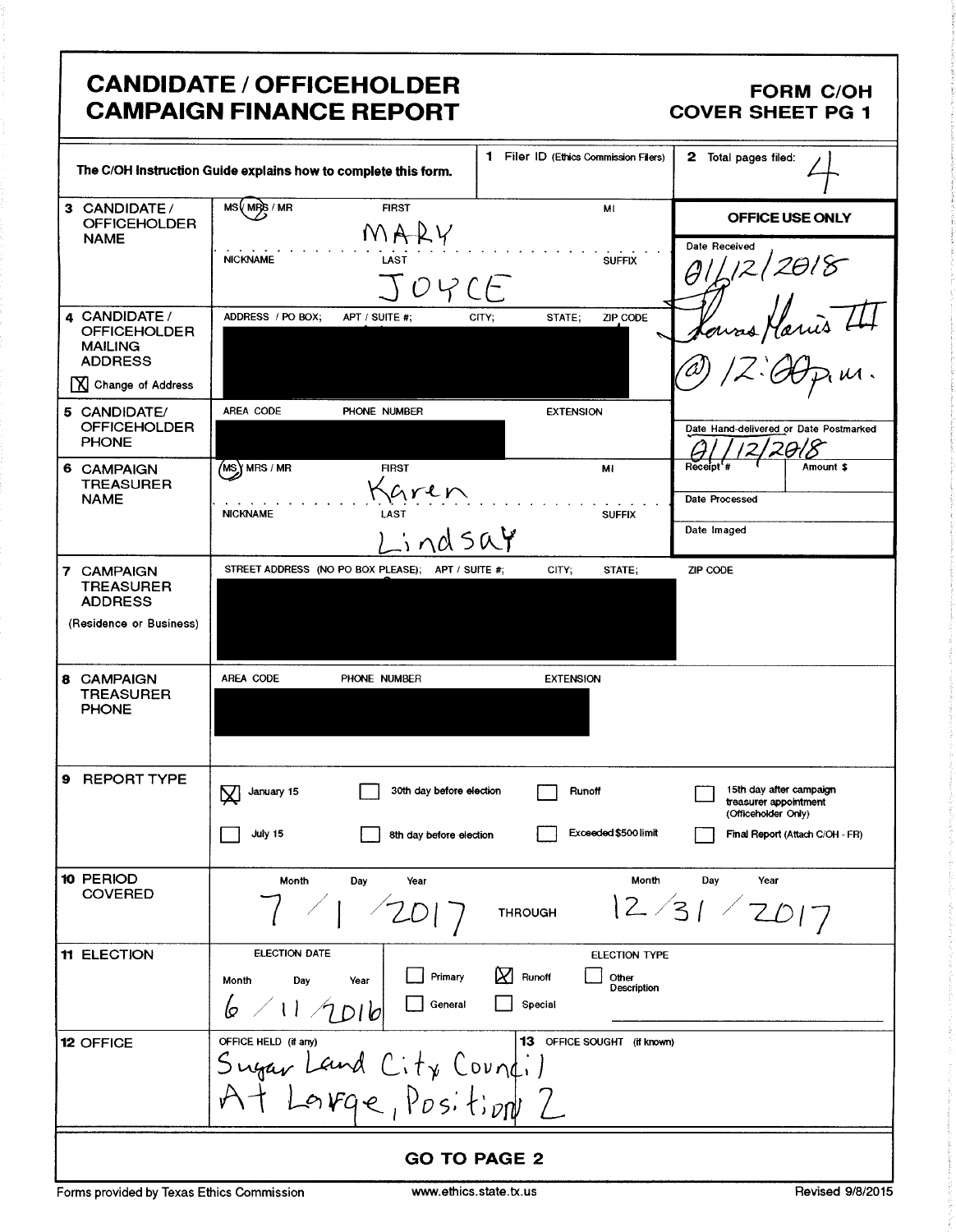### CANDIDATE / OFFICEHOLDER FORM C/OH CAMPAIGN FINANCE REPORT COVER SHEET PG 2

| 14 C/OH NAME                                              | MARY JOYCE                                                                                          | <b>15 Filer ID (Ethics Commission Filers)</b>                                                                                                                                                                                                                                                                                                                           |    |  |  |  |
|-----------------------------------------------------------|-----------------------------------------------------------------------------------------------------|-------------------------------------------------------------------------------------------------------------------------------------------------------------------------------------------------------------------------------------------------------------------------------------------------------------------------------------------------------------------------|----|--|--|--|
| <b>16 NOTICE FROM</b><br><b>POLITICAL</b><br>COMMITTEE(S) | OF SUCH EXPENDITURES.                                                                               | THIS BOX IS FOR NOTICE OF POLITICAL CONTRIBUTIONS ACCEPTED OR POLITICAL EXPENDITURES MADE BY POLITICAL COMMITTEES TO<br>SUPPORT THE CANDIDATE / OFFICEHOLDER. THESE EXPENDITURES MAY HAVE BEEN MADE WITHOUT THE CANDIDATE'S OR OFFICEHOLDER'S<br>KNOWLEDGE OR CONSENT. CANDIDATES AND OFFICEHOLDERS ARE REQUIRED TO REPORT THIS INFORMATION ONLY IF THEY RECEIVE NOTICE |    |  |  |  |
|                                                           | <b>COMMITTEE TYPE</b>                                                                               | <b>COMMITTEE NAME</b>                                                                                                                                                                                                                                                                                                                                                   |    |  |  |  |
|                                                           | <b>GENERAL</b>                                                                                      |                                                                                                                                                                                                                                                                                                                                                                         |    |  |  |  |
|                                                           | SPECIFIC                                                                                            | <b>COMMITTEE ADDRESS</b>                                                                                                                                                                                                                                                                                                                                                |    |  |  |  |
| <b>Additional Pages</b>                                   |                                                                                                     | COMMITTEE CAMPAIGN TREASURER NAME                                                                                                                                                                                                                                                                                                                                       |    |  |  |  |
|                                                           |                                                                                                     | <b>COMMITTEE CAMPAIGN TREASURER ADDRESS</b>                                                                                                                                                                                                                                                                                                                             |    |  |  |  |
| <b>17 CONTRIBUTION</b><br><b>TOTALS</b>                   | 1.                                                                                                  | TOTAL POLITICAL CONTRIBUTIONS OF \$50 OR LESS (OTHER THAN<br>PLEDGES, LOANS, OR GUARANTEES OF LOANS), UNLESS ITEMIZED                                                                                                                                                                                                                                                   | \$ |  |  |  |
|                                                           | 2.<br>TOTAL POLITICAL CONTRIBUTIONS<br>(OTHER THAN PLEDGES, LOANS, OR GUARANTEES OF LOANS)          | \$                                                                                                                                                                                                                                                                                                                                                                      |    |  |  |  |
| <b>EXPENDITURE</b><br><b>TOTALS</b>                       | 3.<br>TOTAL POLITICAL EXPENDITURES OF \$100 OR LESS,<br><b>UNLESS ITEMIZED</b>                      | 716.9<br>\$                                                                                                                                                                                                                                                                                                                                                             |    |  |  |  |
|                                                           | TOTAL POLITICAL EXPENDITURES<br>4.                                                                  | \$                                                                                                                                                                                                                                                                                                                                                                      |    |  |  |  |
| <b>CONTRIBUTION</b><br><b>BALANCE</b>                     | TOTAL POLITICAL CONTRIBUTIONS MAINTAINED AS OF THE LAST DAY<br>5.<br>OF REPORTING PERIOD            | \$                                                                                                                                                                                                                                                                                                                                                                      |    |  |  |  |
| <b>OUTSTANDING</b><br><b>LOAN TOTALS</b>                  | TOTAL PRINCIPAL AMOUNT OF ALL OUTSTANDING LOANS AS OF THE<br>6.<br>LAST DAY OF THE REPORTING PERIOD | \$                                                                                                                                                                                                                                                                                                                                                                      |    |  |  |  |
| <b>18 AFFIDAVIT</b>                                       |                                                                                                     | I swear, or affirm, under penalty of perjury, that the accompanying report is                                                                                                                                                                                                                                                                                           |    |  |  |  |

CATAJNA G. MAINHEIT

under Title 15, Election Code. under Title 15, Election Code.<br>
CATALINA G. MAINHEIT<br>
MY COMMISSION EXPIRES

true and correct and includes all information required to be reported by me

 $\heartsuit$ 5, <sup>2019</sup> c,. <sup>d</sup> Signatur of Candidate or ffice • er

AFFIX NOTARY STAMP/ SEALABOVE

Sworn to and subscribed before me, by the said  $\frac{M. \mathcal{J}\mathcal{YU}}{M}$ ,  $\mathcal{J}\mathcal{YU}$ , this the

day of $\bigcirc$ *[[| 1] 20 / <sup>2</sup>* , to certify which, witness my illet the contract of the contract of the hand and seal of office.

afeluse G Minheut Ct Cooder

 $\boldsymbol{d}$ 

Signature of officer administering oath Printed name of officer administering oath Title of officer administering oath

Forms provided by Texas Ethics Commission www.ethics.state.tx.us Revised 9/8/2015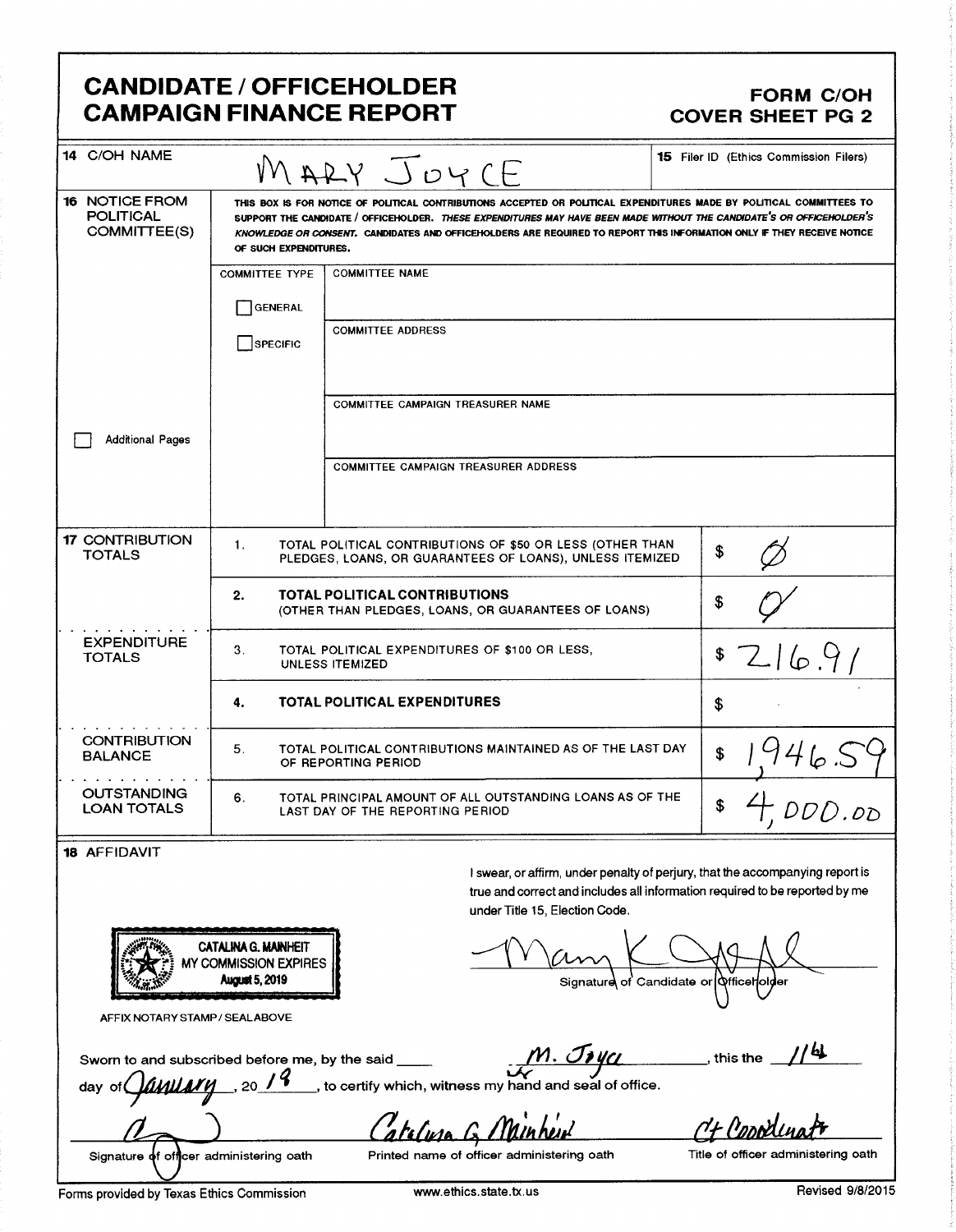# SUBTOTALS - C/OH FORM C/OH

# COVER SHEET PG 3

| <b>19 FILER NAME</b><br>20 Filer ID (Ethics Commission Filers)<br>MARY JOYCE                        |                                  |  |
|-----------------------------------------------------------------------------------------------------|----------------------------------|--|
| 21 SCHEDULE SUBTOTALS<br><b>NAME OF SCHEDULE</b>                                                    | <b>SUBTOTAL</b><br><b>AMOUNT</b> |  |
| 1.<br>SCHEDULE A1: MONETARY POLITICAL CONTRIBUTIONS                                                 | \$                               |  |
| 2.<br>SCHEDULE A2: NON-MONETARY (IN-KIND) POLITICAL CONTRIBUTIONS                                   | \$                               |  |
| З.<br>SCHEDULE B: PLEDGED CONTRIBUTIONS                                                             | \$                               |  |
| $\mathbb{X}$ .<br>SCHEDULE E. LOANS<br>4.                                                           | $\frac{1}{2}$ $\leq$ $Q$ ). $D$  |  |
| 5.<br>SCHEDULE F1: POLITICAL EXPENDITURES MADE FROM POLITICAL CONTRIBUTIONS                         | \$                               |  |
| 6.<br>SCHEDULE F2: UNPAID INCURRED OBLIGATIONS                                                      | \$                               |  |
| 7.<br>SCHEDULE F3: PURCHASE OF INVESTMENTS MADE FROM POLITICAL CONTRIBUTIONS                        | \$                               |  |
| 8.<br>SCHEDULE F4: EXPENDITURES MADE BY CREDIT CARD                                                 | \$                               |  |
| 9.<br>SCHEDULE G: POLITICAL EXPENDITURES MADE FROM PERSONAL FUNDS                                   | \$                               |  |
| 10.<br>SCHEDULE H: PAYMENT MADE FROM POLITICAL CONTRIBUTIONS TO A BUSINESS OF C/OH                  | \$                               |  |
| 11.<br>SCHEDULE I: NON-POLITICAL EXPENDITURES MADE FROM POLITICAL CONTRIBUTIONS                     | \$                               |  |
| SCHEDULE K: INTEREST, CREDITS, GAINS, REFUNDS, AND CONTRIBUTIONS<br>12.<br><b>RETURNED TO FILER</b> | \$                               |  |
|                                                                                                     |                                  |  |
|                                                                                                     |                                  |  |
|                                                                                                     |                                  |  |
|                                                                                                     |                                  |  |